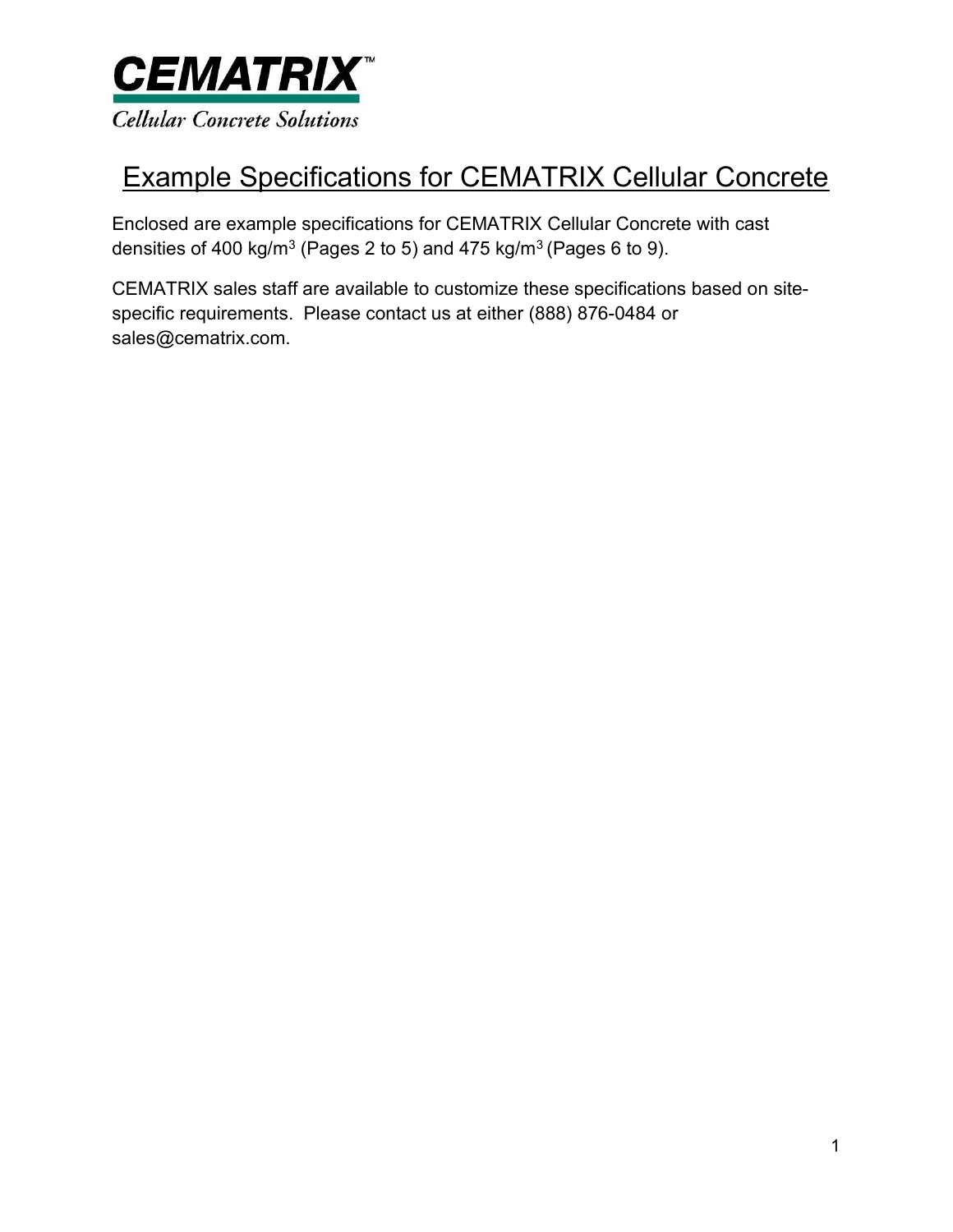

# 1.01 Lightweight Closed Cell Cellular Concrete 400 kg/m<sup>3</sup> Specification

# (a) References:

- ACI 523.1, Guide for Cast-in-Place Low Density Cellular Concrete
- ASTM C495, Standard Test Method for Compressive Strength of Lightweight Insulating Concrete
- ASTM C869, Standard Specification for Foaming Agents Used in Making Preformed Foam for Cellular Concrete
- ASTM C796, Standard Test Method for Foaming Agents for Use in Producing Cellular Concrete Using Preformed Foam
- CAN/CSA A3001, Cementitious Materials for Use in Concrete
- CSA A23.1, Concrete Materials and Methods of Concrete Construction
- ASTM C989 Standard Specification for Slag Cement for Use in Concrete and **Mortars**
- ASTM C618 Standard Specification for Coal Fly Ash and Raw or Calcined Natural Pozzolan for Use in Concrete
- OSHA 29 CFR 1926 and 1910, Permissible Exposure Limit of crystalline silica and Portland Cement for the construction and general industry
- ASTM C666 / C666M, Standard Test Method for Resistance of Concrete to Rapid Freezing and Thawing

# (b) Qualifications:

The approved Subcontractor producing and placing cellular concrete shall have a record of experience in excess of 10 similar applications with engineered stamped compressive strength reports that prove the quality of work has been achieved in these applications. The subcontractor must be capable of developing a mix design, batching, mixing, handling, and placing cellular concrete. The Subcontractor shall be certified by the manufacturer of the foaming agent and regularly engaged in the production and placement of cellular concrete. The Subcontractor shall have fully qualified workers who are thoroughly trained and experienced in the production, placement and quality control of cellular concrete. Certificates verifying their qualifications and training will be required as part of the submittal for approval.

(c) Conformance:

Cellular concrete supplier must provide independent, third-party testing that confirms the proposed cellular concrete meets:

- 1. ASTM C495, Standard Test Method for Compressive Strength of Lightweight Insulating Concrete - Minimum compressive strength of 0.4 MPa at 28 days.
- 2. ASTM C666, modified Procedure B as per ACI 523.1 Standard for freeze thaw cycles with relative dynamic modulus of elasticity (E) not less than 70% of its original value after 120 cycles.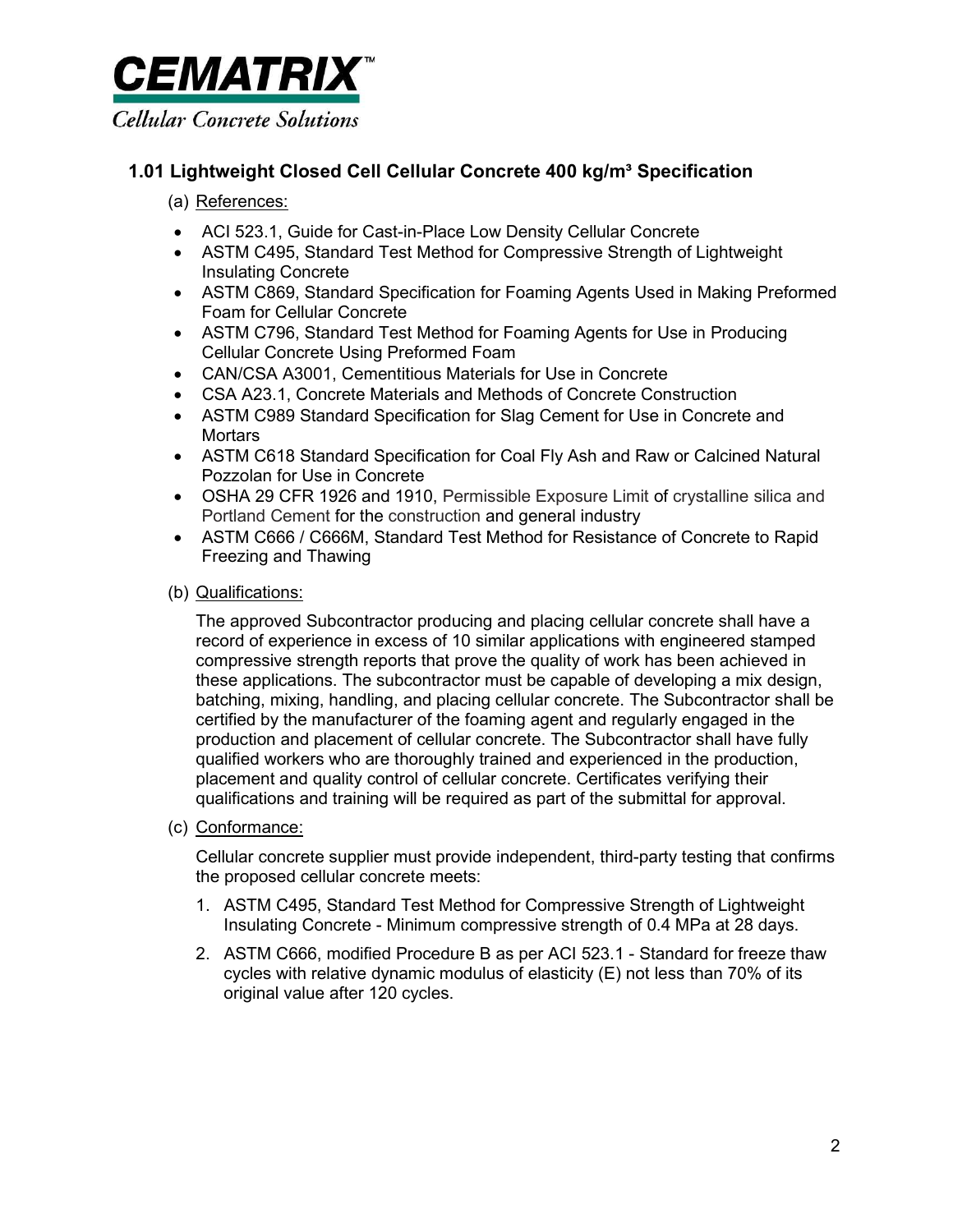

(d) Equipment

The specialized batching, mixing, and placing equipment shall be automated and certified for the purpose by the manufacturer of the cellular concrete material.

Dry-mix equipment must be able to receive bulk cement installed with a dust suppression system to conform to OSHA 29 CFR 1926 and 1910. The dry-mix unit must be capable of producing over 100 cubic metres per hour on-site, continuously, from one piece of equipment, and pump through hoses or pipes up to a flat lineal distance of 1000 meters. Bulk cement weight measurements shall be determined by onboard instrumentation that operates within a tolerance of one and one-half percent (1.5%) per batch.

Wet-mix production units manufacture cellular concrete utilizing slurry supplied from a ready-mix plant that has the required dust suppression system to create the slurry. Wet-mix equipment must be able to receive slurry on-site into the equipment and process it continuously during ready-mix supply, and pump through hoses or pipes up to a flat lineal distance of 200 meters. Each unit must be capable of producing 75 cubic metres per hour.

Cellular concrete must be pumped by a positive displacement pump (Peristaltic or similar). A foam generator shall be used to continuously produce pre-formed foam, which shall be injected and mixed with the cementitious slurry downstream of the positive displacement slurry pump. The equipment shall be calibrated to produce a precise and predictable volumetric rate of foam with stable uniform microbubbles.

Ready-mix drum-delivered cellular concrete, or mixing using bagged cement is not permitted.

(e) Materials and Testing

A slurry of Portland Cement, supplementary cementing materials, and water is introduced with a foaming agent and air to create closed cell cellular concrete.

Cellular concrete shall be CEMATRIX CMEF-400 lightweight engineered fill with a minimum unconfined compressive strength at 28 days of 0.4 MPa and wet cast density of 400 kg/m<sup>3</sup> ( $+/-10%$ ).

Cellular concrete supplier must be capable of incorporating supplementary cementing materials into their mix designs. Blast furnace slag shall conform to ASTM C 989 and/or CAN/CSA A3001 Standard Specification. The percentage of blast furnace slag, if used, shall range from 20% to 30% depending on application.

Fly ash, if utilized, must conform to ASTM C618 and/or CAN/CSA A3001 Standard Specification.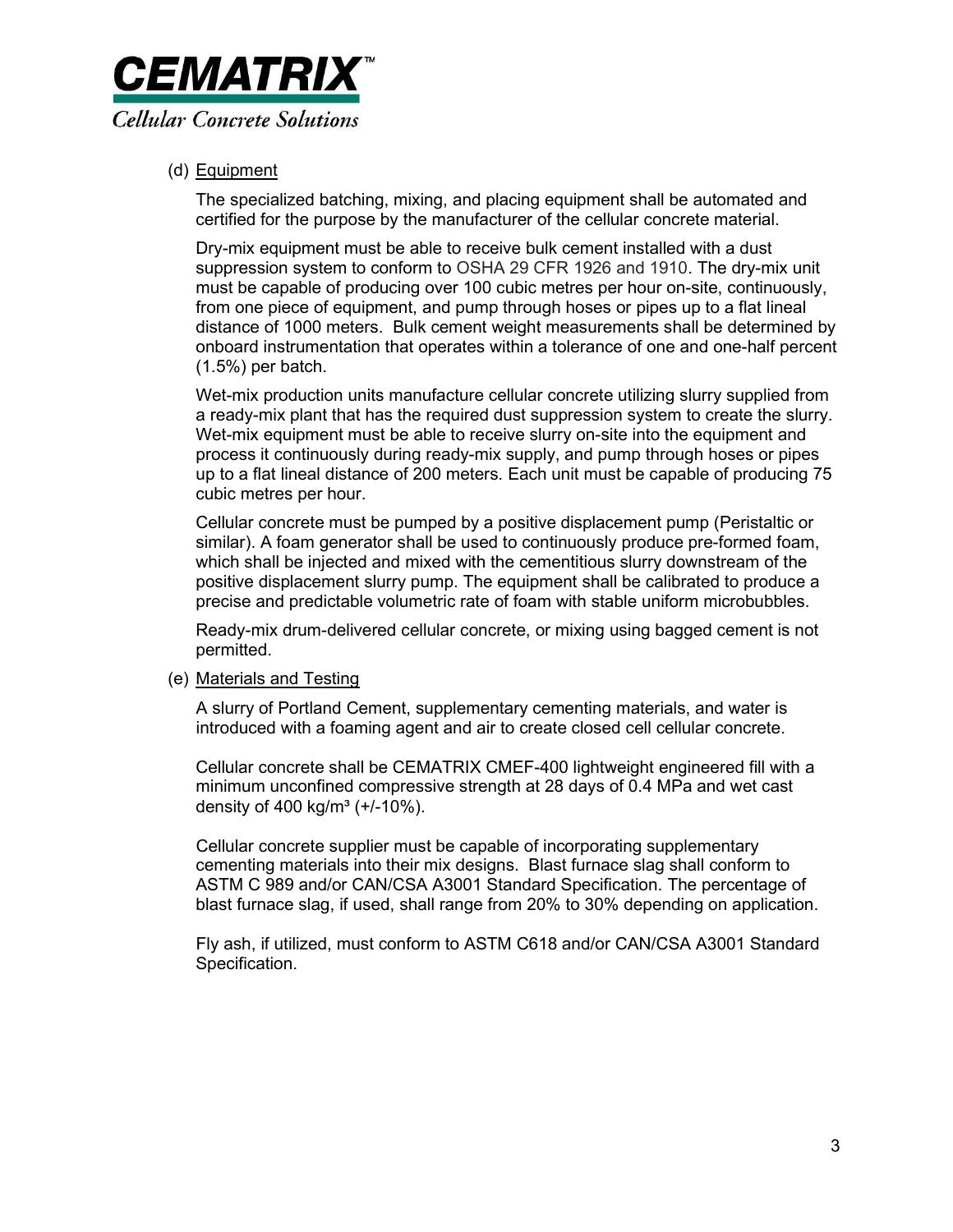

Portland cement shall conform to the requirements of CSA Standard CAN/CSA A3001, Type GU, GUL, HS or HE. Supplementary cementing materials shall conform to the requirements of CSA Standard CAN/CSA A3001.

Mixing water shall conform to the requirements of CSA Standard A23.1. Water of questionable quality shall not be used unless proven to produce specimens whose 28-day compressive strength is at least 90 % of those made with known acceptable water and an identical material mix.

Foaming agents shall conform to the requirements of ASTM C 869 when tested in accordance with the provisions of ASTM C 796. Only CEMATRIX approved foaming agents shall be used. The Subcontractor shall be pre-qualified and approved in writing by the foaming agent manufacturer, referencing this Project.

The fresh cellular concrete density shall be measured and recorded once per production run, or once for every 50  $m<sup>3</sup>$  (dry mix), or once for every ready-mix truck (wet mix), whichever is more frequent. The density shall be maintained within +/-10% of the design density. All measuring and testing equipment will be certified and calibration records will be available for confirmation.

Cellular concrete samples must be captured, cured, and tested to verify the compressive strength requirement is satisfied. An engineered stamped record of the results is required for confirmation and payment. One sample is comprised of one set of three cellular concrete cylinders. One sample should be taken for each placement, or every 100m<sup>3</sup>, whichever is more frequent. Cylinders are cast in 3 inch by 6 inch cylindrical plastic molds. The sample mold must be lined with "freezer paper" with the plastic side against the cellular concrete. Cellular concrete cylinders shall be cured and tested as per ASTM C495, modified to represent the field curing conditions for geotechnical applications.

### (f) Quality Control and Reporting

The cellular concrete supplier must have documented quality control (QC) procedures that include processes for training and certification of QC personnel. The cellular concrete supplier must provide a dedicated onsite QC representative that is certified according to the above-noted process.

A turnover package must be provided within 60 days of project completion. The information in the turnover package must include, at a minimum, the measured cast densities of cylinders, cast dates, location of samples, cylinder dimensions and mass, and compressive strengths at 28 days. The turnover package must be stamped by a Professional Engineer.

### (g) Subgrade Conditions and Site Preparation

The subgrade shall be cleared of vegetation, soft, wet, muddy, loose soil and other deleterious material, and graded and compacted to the lines and grades shown on the relevant drawings. The prepared subgrade shall be good competent level ground with nominal compaction to provide a firm base. The placement area shall be free of standing water during placement of cellular concrete and until backfill is placed on top of the cellular concrete. Snow and ice must be removed from the area prior to placement.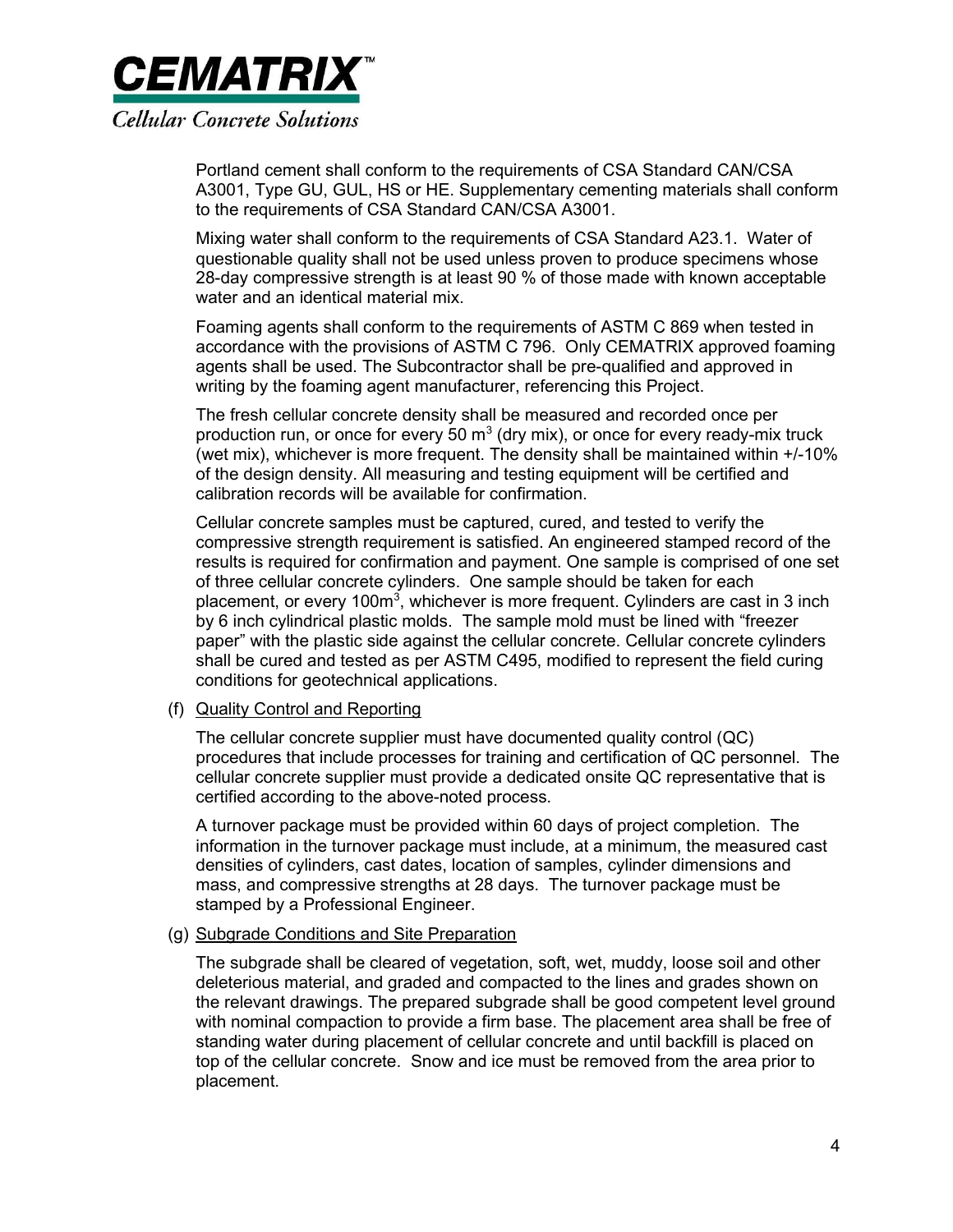

### (h) Installation

Any items to be fully or partially encased in the cellular concrete shall be properly set and stable prior to the installation of the cellular concrete.

Where required, formwork should be designed and installed to withhold cellular concrete, and may require lining with poly sheeting or similar impermeable membrane to prevent leakage.

Cellular concrete may be placed during freezing conditions, provided measures are taken to prevent damage to the cellular concrete until sufficient strength has been attained. Care should be taken to avoid freezing before initial set. Cellular concrete must not be placed during heavy or prolonged precipitation.

Once mixed, the cellular concrete shall be conveyed promptly to the location of placement without excessive handling.

The Constructor shall determine the maximum lift thickness based on density and any other considerations that may impact placement. Cellular concrete shall be cast in a formed area within 1 to 2 hours, to permit an undisturbed setting.

Finished surface elevation shall be within ±25 mm of the design grades shown on the drawings. Cellular Concrete can be placed with a maximum slope of 1%. Slopes greater than 1% will require profiling by creating steps for the Cellular Concrete with formwork or can be mechanically graded to slopes in excess of 1% by means of grader, bull dozer or milling machine.

Loading of, or traffic on the cellular concrete shall be prevented until the material has attained sufficient strength to withstand the loads with no damage. Backfill can commence with cellular concrete supports foot traffic without leaving an indentation.

### (i) Measurement and Payment

Measurement and payment shall be on a unit rate basis for the number of cubic metres placed. The unit rate shall include materials, production, placement, and testing of cellular concrete materials.

Placed volumes shall be determined by multiplying the known volume of slurry by the ratio of slurry density to average cellular concrete density (expansion ratio).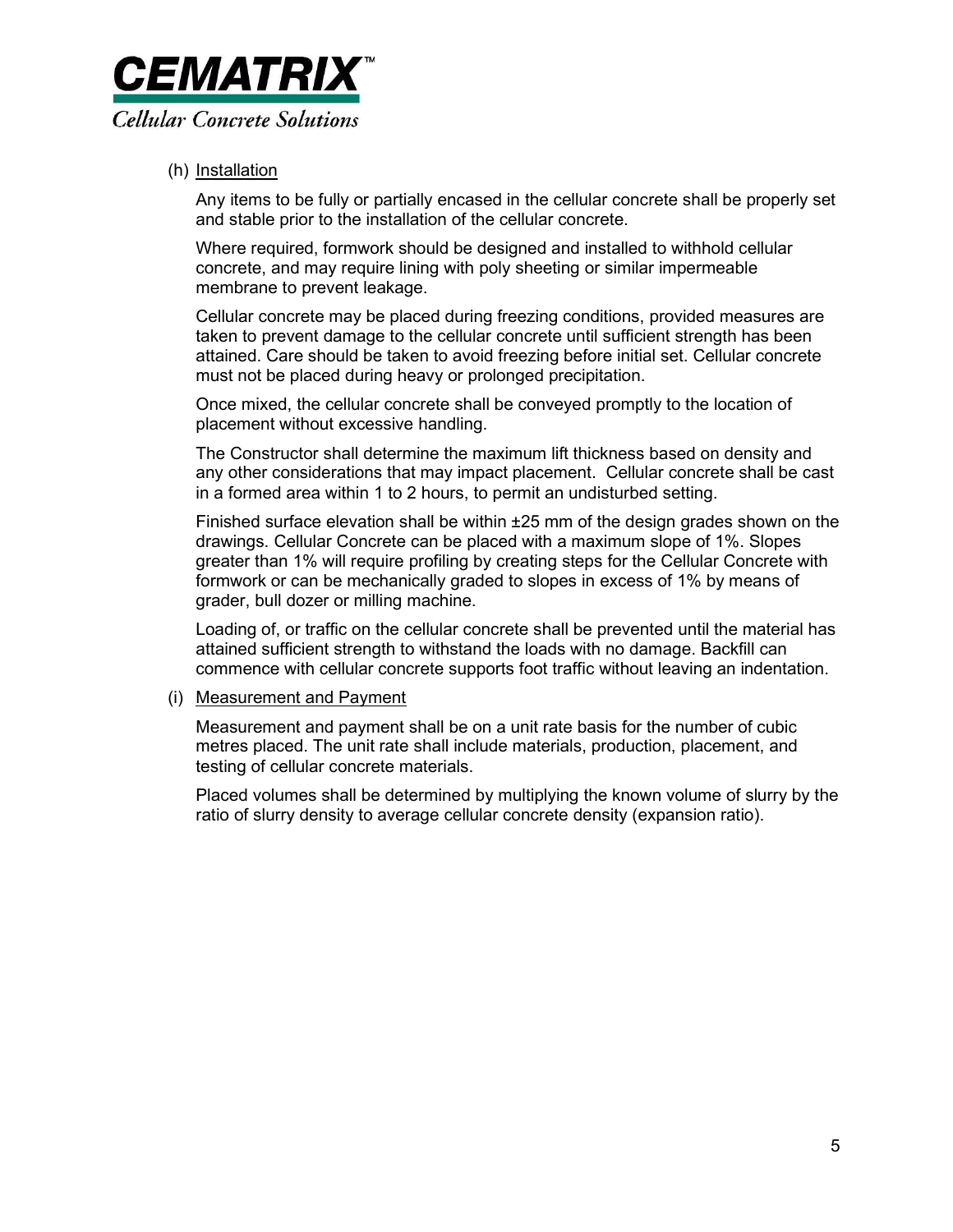

# 1.01 Lightweight Closed Cell Cellular Concrete Specification - 475 kg/m<sup>3</sup>

# (j) References:

- ACI 523.1, Guide for Cast-in-Place Low Density Cellular Concrete
- ASTM C495, Standard Test Method for Compressive Strength of Lightweight Insulating Concrete
- ASTM C869, Standard Specification for Foaming Agents Used in Making Preformed Foam for Cellular Concrete
- ASTM C796, Standard Test Method for Foaming Agents for Use in Producing Cellular Concrete Using Preformed Foam
- CAN/CSA A3001, Cementitious Materials for Use in Concrete
- CSA A23.1, Concrete Materials and Methods of Concrete Construction
- ASTM C989 Standard Specification for Slag Cement for Use in Concrete and **Mortars**
- ASTM C618 Standard Specification for Coal Fly Ash and Raw or Calcined Natural Pozzolan for Use in Concrete
- OSHA 29 CFR 1926 and 1910, Permissible Exposure Limit of crystalline silica and Portland Cement for the construction and general industry
- ASTM C666 / C666M, Standard Test Method for Resistance of Concrete to Rapid Freezing and Thawing
- ASTM D5084, Standard Test Methods for Measurement of Hydraulic Conductivity of Saturated Porous Materials Using a Flexible Wall Permeameter
- (k) Qualifications:

The approved Subcontractor producing and placing cellular concrete shall have a record of experience in excess of 10 similar applications with engineered stamped compressive strength reports that prove the quality of work has been achieved in these applications. The subcontractor must be capable of developing a mix design, batching, mixing, handling, and placing cellular concrete. The Subcontractor shall be certified by the manufacturer of the foaming agent and regularly engaged in the production and placement of cellular concrete. The Subcontractor shall have fully qualified workers who are thoroughly trained and experienced in the production, placement and quality control of cellular concrete. Certificates verifying their qualifications and training will be required as part of the submittal for approval.

(l) Conformance:

Cellular concrete supplier must provide independent, third-party testing that confirms the proposed cellular concrete meets:

- 3. ASTM C495, Standard Test Method for Compressive Strength of Lightweight Insulating Concrete - Minimum compressive strength of 0.4 MPa to 0.5 MPa (foaming agent dependent) at 28 days.
- 4. ASTM C666, modified Procedure B as per ACI 523.1 Standard for freeze thaw cycles with relative dynamic modulus of elasticity (E) not less than 70% of its original value after 120 cycles.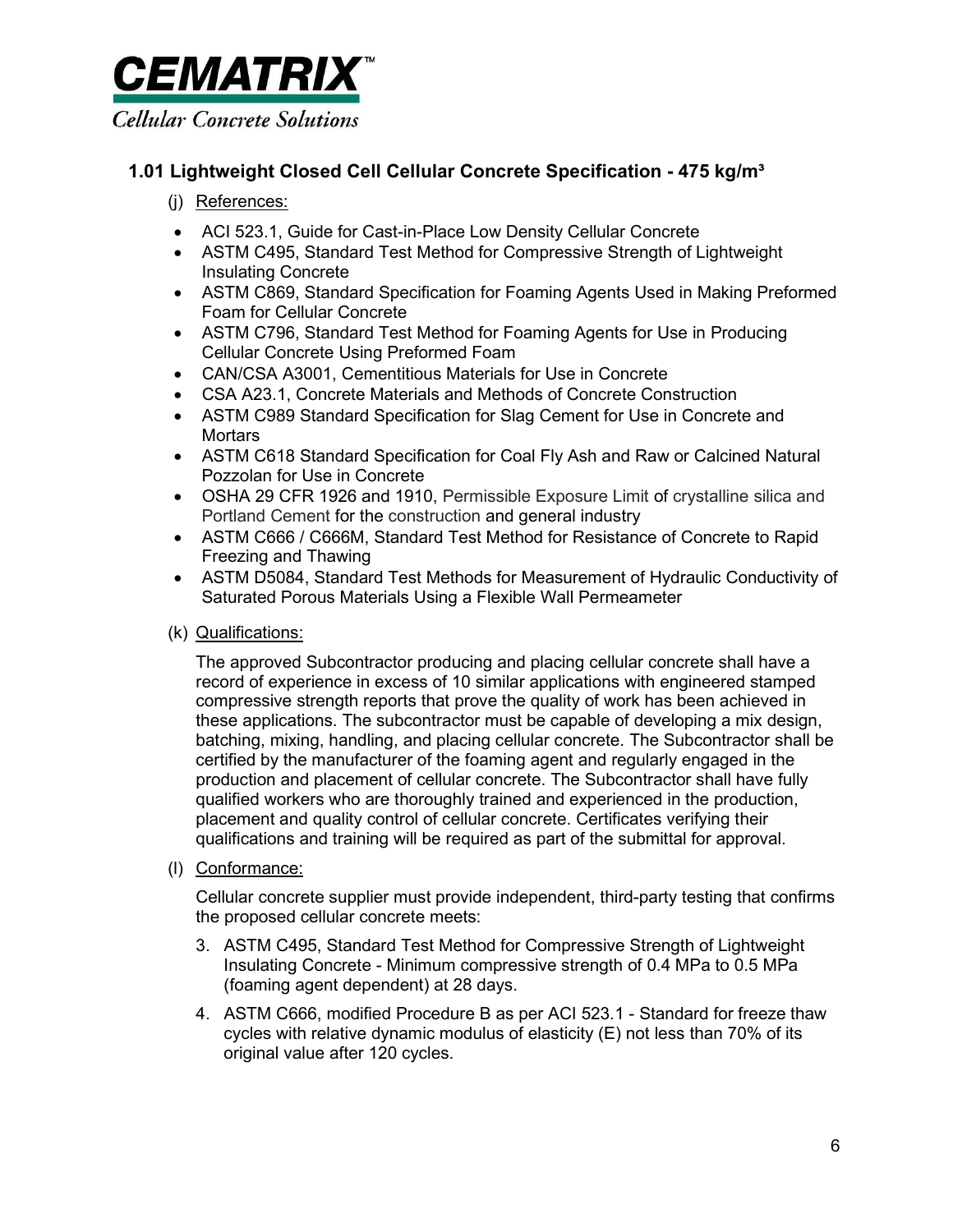

5. ASTM D5084, Standard Test Methods for Measurement of Hydraulic Conductivity of Saturated Porous Materials Using a Flexible Wall Permeameter - Maximum hydraulic conductivity (k) coefficient of 1 x 10<sup>-5</sup> cm/sec at 125 kPa effective stress.

### (m) Equipment

The specialized batching, mixing, and placing equipment shall be automated and certified for the purpose by the manufacturer of the cellular concrete material.

Dry-mix equipment must be able to receive bulk cement installed with a dust suppression system to conform to OSHA 29 CFR 1926 and 1910. The dry-mix unit must be capable of producing over 100 cubic metres per hour on-site, continuously, from one piece of equipment, and pump through hoses or pipes up to a flat lineal distance of 1000 meters. Bulk cement weight measurements shall be determined by onboard instrumentation that operates within a tolerance of one and one-half percent (1.5%) per batch.

Wet-mix production units manufacture cellular concrete utilizing slurry supplied from a ready-mix plant that has the required dust suppression system to create the slurry. Wet-mix equipment must be able to receive slurry on-site into the equipment and process it continuously during ready-mix supply, and pump through hoses or pipes up to a flat lineal distance of 200 meters. Each unit must be capable of producing 75 cubic metres per hour.

Cellular concrete must be pumped by a positive displacement pump (Peristaltic or similar). A foam generator shall be used to continuously produce pre-formed foam, which shall be injected and mixed with the cementitious slurry downstream of the positive displacement slurry pump. The equipment shall be calibrated to produce a precise and predictable volumetric rate of foam with stable uniform microbubbles.

Ready-mix drum-delivered cellular concrete, or mixing using bagged cement is not permitted.

### (n) Materials and Testing

A slurry of Portland Cement, supplementary cementing materials, and water is introduced with a foaming agent and air to create closed cell cellular concrete with minimal shrinkage.

Cellular concrete shall be CEMATRIX CMEF-475 lightweight engineered fill with a minimum unconfined compressive strength at 28 days of 0.4 MPa to 0.5 MPa (foaming agent dependent) and wet cast density of  $475 \text{ kg/m}^3$  (+/-10%).

Cellular concrete supplier must be capable of incorporating supplementary cementing materials into their mix designs. Blast furnace slag, if utilized, shall conform to ASTM C 989 and/or CAN/CSA A3001 Standard Specification. Fly ash, if utilized, must conform to ASTM C618 and/or CAN/CSA A3001 Standard Specification.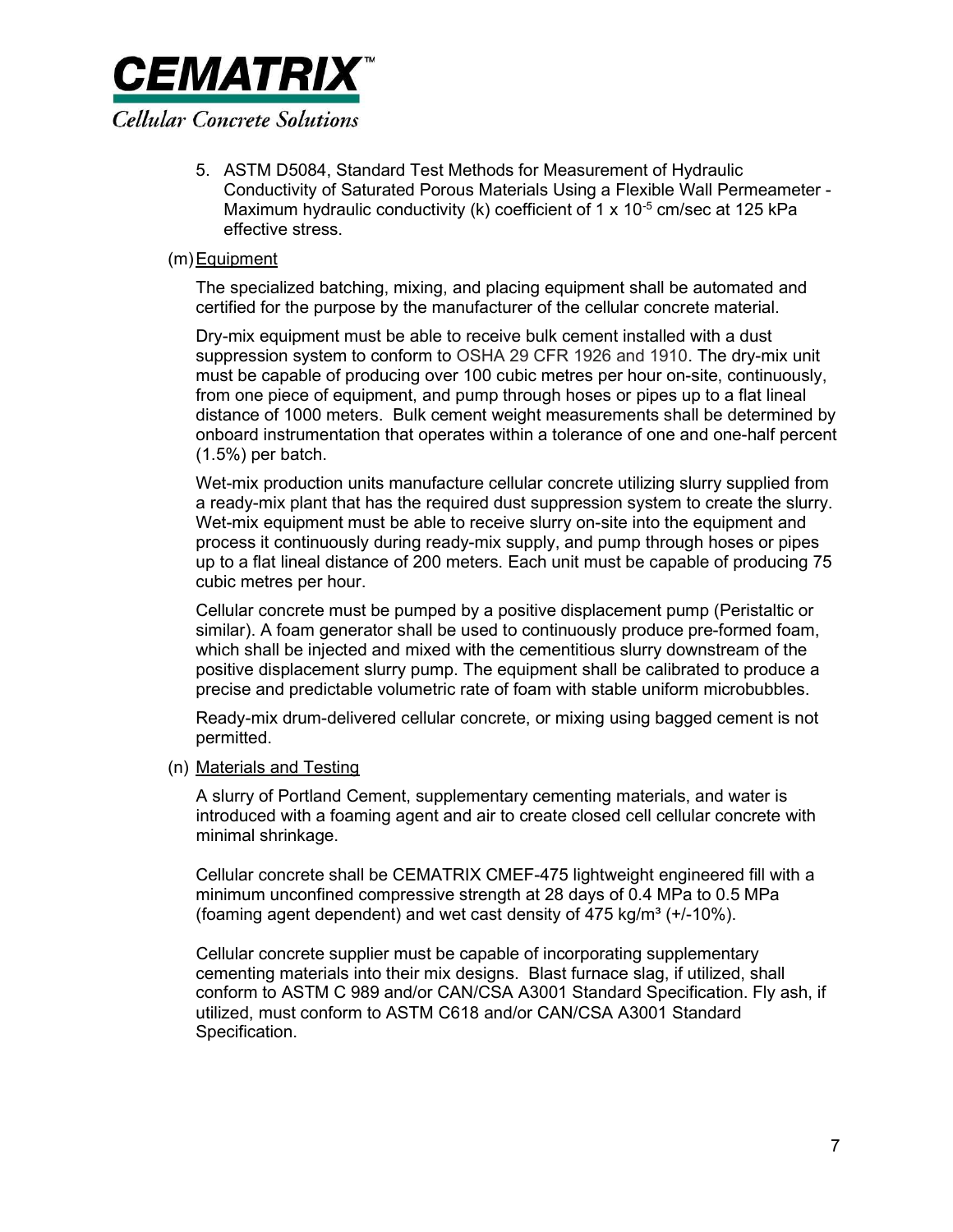

Portland cement shall conform to the requirements of CSA Standard CAN/CSA A3001, Type GU, GUL, HS or HE. Supplementary cementing materials shall conform to the requirements of CSA Standard CAN/CSA A3001.

Mixing water shall conform to the requirements of CSA Standard A23.1. Water of questionable quality shall not be used unless proven to produce specimens whose 28-day compressive strength is at least 90 % of those made with known acceptable water and an identical material mix.

Foaming agents shall conform to the requirements of ASTM C 869 when tested in accordance with the provisions of ASTM C 796. Only CEMATRIX approved foaming agents shall be used. The Subcontractor shall be pre-qualified and approved in writing by the foaming agent manufacturer, referencing this Project.

The fresh cellular concrete density shall be measured and recorded once per production run, or once for every 50  $m<sup>3</sup>$  (dry mix), or once for every ready-mix truck (wet mix), whichever is more frequent. The density shall be maintained within +/- 10% of the design density. All measuring and testing equipment will be certified and calibration records will be available for confirmation.

Cellular concrete samples must be captured, cured, and tested to verify the compressive strength requirement is satisfied. An engineered stamped record of the results is required for confirmation and payment. One sample is comprised of one set of three cellular concrete cylinders. One sample should be taken for each placement, or every 100m<sup>3</sup>, whichever is more frequent. Cylinders are cast in 3 inch by 6 inch cylindrical plastic molds. The sample mold must be lined with "freezer paper" with the plastic side against the cellular concrete. Cellular concrete cylinders shall be cured and tested as per ASTM C495, modified to represent the field curing conditions for geotechnical applications.

### (o) Quality Control and Reporting

The cellular concrete supplier must have documented quality control (QC) procedures that include processes for training and certification of QC personnel. The cellular concrete supplier must provide a dedicated onsite QC representative that is certified according to the above-noted process.

A turnover package must be provided within 60 days of project completion. The information in the turnover package must include, at a minimum, the measured cast densities of cylinders, cast dates, location of samples, cylinder dimensions and mass, and compressive strengths at 28 days. The turnover package must be stamped by a Professional Engineer.

#### (p) Subgrade Conditions and Site Preparation

The subgrade shall be cleared of vegetation, soft, wet, muddy, loose soil and other deleterious material, and graded and compacted to the lines and grades shown on the relevant drawings. The prepared subgrade shall be good competent level ground with nominal compaction to provide a firm base. The placement area shall be free of standing water during placement of cellular concrete and until backfill is placed on top of the cellular concrete. Snow and ice must be removed from the area prior to placement.